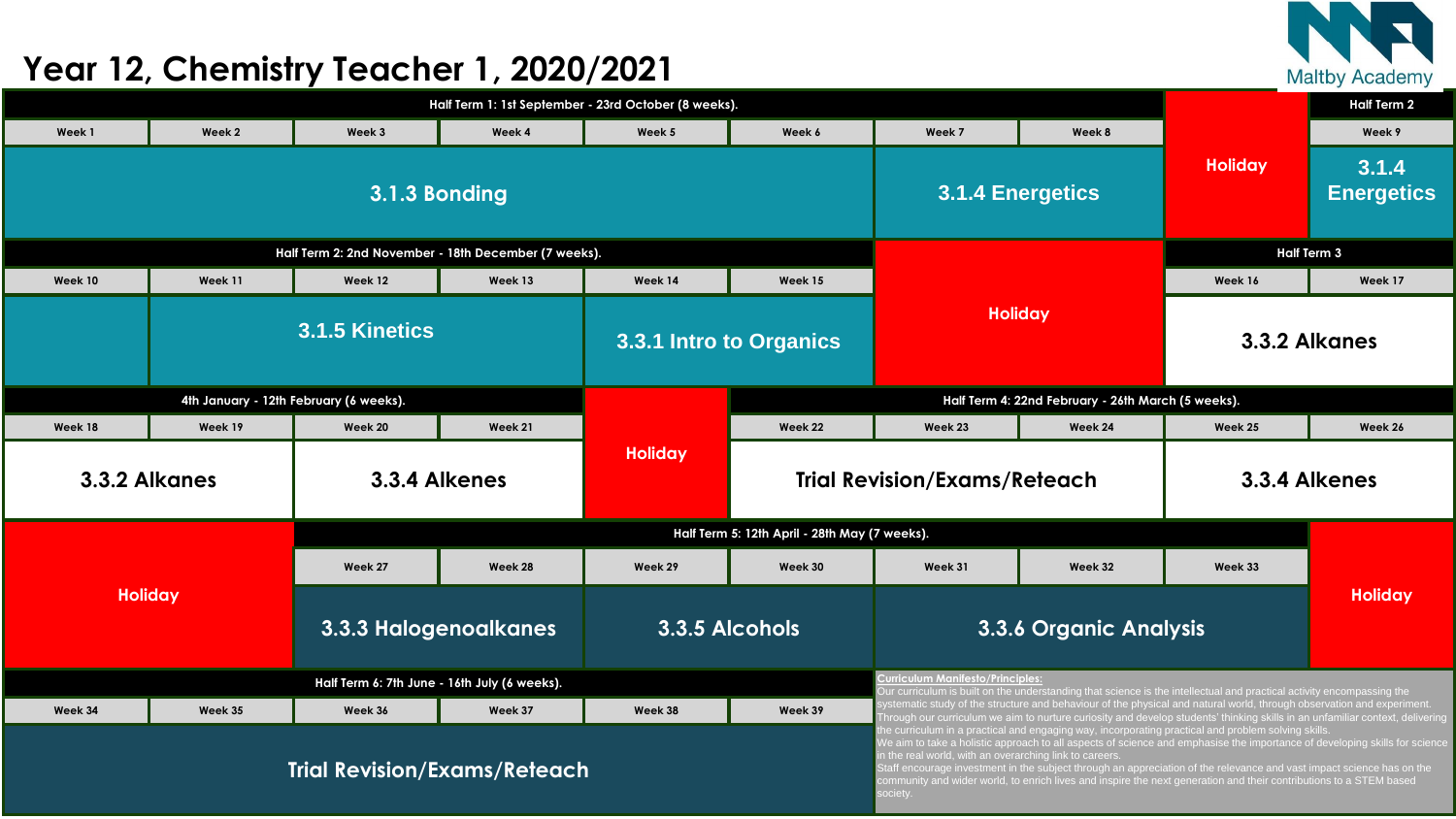

|                |                                        |                                                      |                    | Half Term 1: 1st September - 23rd October (8 weeks). |                                               |                                                                                                                                                                                                                                                                                                                                                                                                                           |                |  |
|----------------|----------------------------------------|------------------------------------------------------|--------------------|------------------------------------------------------|-----------------------------------------------|---------------------------------------------------------------------------------------------------------------------------------------------------------------------------------------------------------------------------------------------------------------------------------------------------------------------------------------------------------------------------------------------------------------------------|----------------|--|
| Week 1         | Week 2                                 | Week 3                                               | Week 4             | Week 5                                               | Week 6                                        | Week 7                                                                                                                                                                                                                                                                                                                                                                                                                    | W              |  |
|                | <b>3.1.1 Atomic Structure</b>          |                                                      |                    |                                                      |                                               |                                                                                                                                                                                                                                                                                                                                                                                                                           |                |  |
|                |                                        | Half Term 2: 2nd November - 18th December (7 weeks). |                    |                                                      |                                               |                                                                                                                                                                                                                                                                                                                                                                                                                           |                |  |
| Week 10        | Week 11                                | Week 12                                              | Week 13            | Week 14                                              | Week 15                                       |                                                                                                                                                                                                                                                                                                                                                                                                                           |                |  |
|                | <b>3.1.2 Amount of Substance</b>       |                                                      |                    | 3.1.6 Equilibria                                     |                                               |                                                                                                                                                                                                                                                                                                                                                                                                                           | <b>Holiday</b> |  |
|                | 4th January - 12th February (6 weeks). |                                                      |                    |                                                      |                                               |                                                                                                                                                                                                                                                                                                                                                                                                                           |                |  |
| Week 18        | Week 19                                | <b>Week 20</b>                                       | Week 21            |                                                      | Week 22                                       | Week 23                                                                                                                                                                                                                                                                                                                                                                                                                   | We             |  |
|                | 3.1.6 Equilibria                       |                                                      | <b>3.1.7 REDOX</b> | <b>Holiday</b>                                       |                                               | <b>3.1.2 Amount of Substance</b><br>Half Term 4: 22nd Februd<br><b>Trial Revision/Exams/Reteac</b><br>Week 31<br><b>Curriculum Manifesto/Principles:</b><br>Our curriculum is built on the understanding<br>the systematic study of the structure and be<br>experiment.<br>Through our curriculum we aim to nurture cu<br>delivering the curriculum in a practical and e<br>We aim to take a holistic approach to all asp |                |  |
|                |                                        |                                                      |                    |                                                      | Half Term 5: 12th April - 28th May (7 weeks). |                                                                                                                                                                                                                                                                                                                                                                                                                           |                |  |
|                |                                        | Week 27                                              | Week 28            | Week 29                                              | Week 30                                       |                                                                                                                                                                                                                                                                                                                                                                                                                           | We             |  |
| <b>Holiday</b> |                                        | 3.2.1<br><b>Periodicity</b>                          |                    | <b>3.2.2 Group 2</b>                                 |                                               | 3.2.3 Group 7                                                                                                                                                                                                                                                                                                                                                                                                             |                |  |
|                |                                        | Half Term 6: 7th June - 16th July (6 weeks).         |                    |                                                      |                                               |                                                                                                                                                                                                                                                                                                                                                                                                                           |                |  |
| Week 34        | Week 35                                | Week 36                                              | Week 37            | Week 38                                              | Week 39                                       |                                                                                                                                                                                                                                                                                                                                                                                                                           |                |  |
|                |                                        |                                                      |                    |                                                      |                                               |                                                                                                                                                                                                                                                                                                                                                                                                                           |                |  |

|                |                                        | <b>Half Term 2</b>                                   |                                       |                                                                                                                                                                                                                                                                                                                                                                                                                                                                                                                                                                                                                                                                                          |                                                    |                                                                                                                                                                                                                                                    |                |                    |                    |  |
|----------------|----------------------------------------|------------------------------------------------------|---------------------------------------|------------------------------------------------------------------------------------------------------------------------------------------------------------------------------------------------------------------------------------------------------------------------------------------------------------------------------------------------------------------------------------------------------------------------------------------------------------------------------------------------------------------------------------------------------------------------------------------------------------------------------------------------------------------------------------------|----------------------------------------------------|----------------------------------------------------------------------------------------------------------------------------------------------------------------------------------------------------------------------------------------------------|----------------|--------------------|--------------------|--|
| Week 1         | Week 2                                 | Week 3                                               | Week 4                                | Week 5                                                                                                                                                                                                                                                                                                                                                                                                                                                                                                                                                                                                                                                                                   | Week 6                                             | Week 7<br>Week 8                                                                                                                                                                                                                                   |                |                    | Week 9             |  |
|                |                                        | 3.1.1 Atomic Structure                               |                                       |                                                                                                                                                                                                                                                                                                                                                                                                                                                                                                                                                                                                                                                                                          | 3.1.2 Amount of Substance                          |                                                                                                                                                                                                                                                    |                | Holiday            |                    |  |
|                |                                        | Half Term 2: 2nd November - 18th December (7 weeks). |                                       |                                                                                                                                                                                                                                                                                                                                                                                                                                                                                                                                                                                                                                                                                          |                                                    |                                                                                                                                                                                                                                                    |                | <b>Half Term 3</b> |                    |  |
| <b>Week 10</b> | Week 11<br>Week 13<br>Week 12          |                                                      |                                       |                                                                                                                                                                                                                                                                                                                                                                                                                                                                                                                                                                                                                                                                                          | Week 15                                            |                                                                                                                                                                                                                                                    |                | Week 16            | Week 17            |  |
|                | <b>3.1.2 Amount of Substance</b>       |                                                      |                                       |                                                                                                                                                                                                                                                                                                                                                                                                                                                                                                                                                                                                                                                                                          | 3.1.6 Equilibria                                   |                                                                                                                                                                                                                                                    | <b>Holiday</b> |                    | 3.1.6 Equilibria   |  |
|                |                                        | 4th January - 12th February (6 weeks).               |                                       |                                                                                                                                                                                                                                                                                                                                                                                                                                                                                                                                                                                                                                                                                          | Half Term 4: 22nd February - 26th March (5 weeks). |                                                                                                                                                                                                                                                    |                |                    |                    |  |
| Week 18        | Week 19                                | <b>Week 20</b>                                       | Week 21                               |                                                                                                                                                                                                                                                                                                                                                                                                                                                                                                                                                                                                                                                                                          | Week 22                                            | Week 23                                                                                                                                                                                                                                            | Week 24        | Week 25            | Week 26            |  |
|                | <b>3.1.7 REDOX</b><br>3.1.6 Equilibria |                                                      |                                       | <b>Holiday</b>                                                                                                                                                                                                                                                                                                                                                                                                                                                                                                                                                                                                                                                                           | <b>Trial Revision/Exams/Reteach</b>                |                                                                                                                                                                                                                                                    |                | <b>3.1.7 REDOX</b> | 3.2.1<br>Periodici |  |
|                |                                        |                                                      |                                       |                                                                                                                                                                                                                                                                                                                                                                                                                                                                                                                                                                                                                                                                                          | Half Term 5: 12th April - 28th May (7 weeks).      |                                                                                                                                                                                                                                                    |                |                    |                    |  |
|                |                                        | Week 27                                              | Week 28                               | Week 29                                                                                                                                                                                                                                                                                                                                                                                                                                                                                                                                                                                                                                                                                  | Week 30                                            | Week 31                                                                                                                                                                                                                                            | Week 32        | Week 33            |                    |  |
|                | <b>Holiday</b>                         | 3.2.1<br><b>Periodicity</b>                          | <b>3.2.2 Group 2</b><br>3.2.3 Group 7 |                                                                                                                                                                                                                                                                                                                                                                                                                                                                                                                                                                                                                                                                                          |                                                    | <b>Holiday</b>                                                                                                                                                                                                                                     |                |                    |                    |  |
|                |                                        | Half Term 6: 7th June - 16th July (6 weeks).         |                                       |                                                                                                                                                                                                                                                                                                                                                                                                                                                                                                                                                                                                                                                                                          |                                                    | <b>Curriculum Manifesto/Principles:</b>                                                                                                                                                                                                            |                |                    |                    |  |
| Week 34        | Week 35<br>Week 37<br>Week 36          |                                                      |                                       |                                                                                                                                                                                                                                                                                                                                                                                                                                                                                                                                                                                                                                                                                          | Week 39                                            | Our curriculum is built on the understanding that science is the intellectual and practical activity encompassing<br>the systematic study of the structure and behaviour of the physical and natural world, through observation and<br>experiment. |                |                    |                    |  |
|                |                                        | <b>Trial Revision/Exams/Reteach</b>                  |                                       | Through our curriculum we aim to nurture curiosity and develop students' thinking skills in an unfamiliar context,<br>delivering the curriculum in a practical and engaging way, incorporating practical and problem solving skills.<br>We aim to take a holistic approach to all aspects of science and emphasise the importance of developing skills for<br>science in the real world, with an overarching link to careers.<br>Staff encourage investment in the subject through an appreciation of the relevance and vast impact science has on<br>the community and wider world, to enrich lives and inspire the next generation and their contributions to a STEM<br>based society. |                                                    |                                                                                                                                                                                                                                                    |                |                    |                    |  |

## **Year 12, Chemistry Teacher 2, 2020/2021**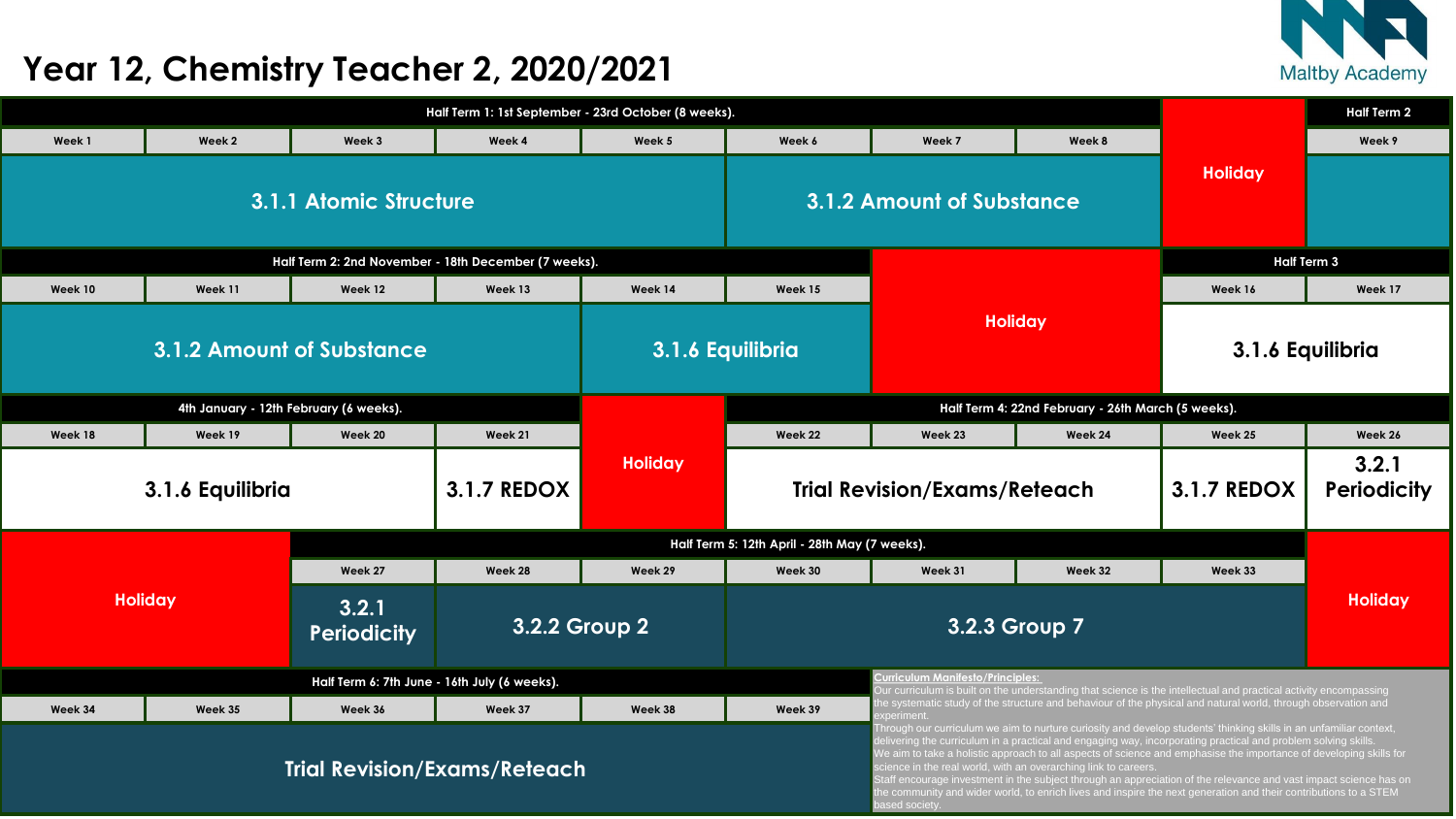

| Half Term 1: 1st September - 23rd October (8 weeks). |            |                                     |                                       |                            |                                                    |                                          |                                                                                                                                                                                                                                                                                                                                                                                                                                                                                                                                                                                                                                                                        |                           | <b>Half Term 2</b>               |  |
|------------------------------------------------------|------------|-------------------------------------|---------------------------------------|----------------------------|----------------------------------------------------|------------------------------------------|------------------------------------------------------------------------------------------------------------------------------------------------------------------------------------------------------------------------------------------------------------------------------------------------------------------------------------------------------------------------------------------------------------------------------------------------------------------------------------------------------------------------------------------------------------------------------------------------------------------------------------------------------------------------|---------------------------|----------------------------------|--|
| Week 1                                               | Week 2     | Week 3                              | Week 4                                | Week 5                     | Week 6                                             | Week 7                                   | Week 8                                                                                                                                                                                                                                                                                                                                                                                                                                                                                                                                                                                                                                                                 |                           | Week 9                           |  |
| 3.1.6 Equilibria                                     |            | <b>3.1.7 REDOX</b>                  |                                       | <b>TRIAL EXAMS</b>         | 3.3.8<br><b>Aldehydes</b><br>and Ketones           | <b>3.3.7 Optical</b><br><b>Isomerism</b> | 3.3.9<br><b>Carboxylic</b><br><b>Acids</b>                                                                                                                                                                                                                                                                                                                                                                                                                                                                                                                                                                                                                             | <b>Holiday</b>            | 3.3.9<br>Carboxy<br><b>Acids</b> |  |
| Half Term 2: 2nd November - 18th December (7 weeks). |            |                                     |                                       |                            |                                                    |                                          |                                                                                                                                                                                                                                                                                                                                                                                                                                                                                                                                                                                                                                                                        |                           | <b>Half Term 3</b>               |  |
| Week 10                                              | Week 11    | Week 12                             | Week 13                               | Week 14                    | Week 15                                            |                                          |                                                                                                                                                                                                                                                                                                                                                                                                                                                                                                                                                                                                                                                                        | Week 16                   | Week 17                          |  |
| 3.3.9<br><b>Carboxylic</b><br><b>Acids</b>           |            | <b>3.1.9 Rates</b>                  |                                       | 3.3.10<br><b>Aromatics</b> | 3.3.11<br><b>Amines</b>                            | <b>Holiday</b>                           |                                                                                                                                                                                                                                                                                                                                                                                                                                                                                                                                                                                                                                                                        | 3.3.12<br><b>Polymers</b> | 3.3.13 Am<br><b>Acids</b>        |  |
| 4th January - 12th February (6 weeks).               |            |                                     |                                       |                            | Half Term 4: 22nd February - 26th March (5 weeks). |                                          |                                                                                                                                                                                                                                                                                                                                                                                                                                                                                                                                                                                                                                                                        |                           |                                  |  |
| Week 18                                              | Week 19    | <b>Week 20</b>                      | Week 21                               |                            | <b>Week 22</b>                                     | Week 23                                  | Week 24                                                                                                                                                                                                                                                                                                                                                                                                                                                                                                                                                                                                                                                                | Week 25                   | Week 26                          |  |
| 3.1.10<br>Equilibrium                                | 3.3.15 NMR | 3.3.16<br><b>Chromatogra</b><br>phy | 3.3.14<br>Organic<br><b>Synthesis</b> | <b>Holiday</b>             |                                                    | <b>Trial Exams</b>                       |                                                                                                                                                                                                                                                                                                                                                                                                                                                                                                                                                                                                                                                                        | <b>Paper 1 Revision</b>   |                                  |  |
|                                                      |            |                                     |                                       |                            | Half Term 5: 12th April - 28th May (7 weeks).      |                                          |                                                                                                                                                                                                                                                                                                                                                                                                                                                                                                                                                                                                                                                                        |                           |                                  |  |
|                                                      |            | Week 27                             | Week 28                               | Week 29                    | Week 30                                            | Week 31                                  | Week 32                                                                                                                                                                                                                                                                                                                                                                                                                                                                                                                                                                                                                                                                | Week 33                   |                                  |  |
| <b>Holiday</b>                                       |            | Paper 1<br><b>Mock</b>              |                                       |                            | <b>Paper 2 Revision</b>                            |                                          | Paper 2<br><b>MCQ</b><br><b>Mock</b><br><b>Revision</b>                                                                                                                                                                                                                                                                                                                                                                                                                                                                                                                                                                                                                |                           | Holiday                          |  |
| Half Term 6: 7th June - 16th July (6 weeks).         |            |                                     |                                       |                            |                                                    | Curriculum Manifesto/Principles:         | Our curriculum is built on the understanding that science is the intellectual and practical activity encompassing                                                                                                                                                                                                                                                                                                                                                                                                                                                                                                                                                      |                           |                                  |  |
| Week 34                                              | Week 35    | Week 36                             | Week 37                               | Week 38                    | Week 39                                            | experiment                               | the systematic study of the structure and behaviour of the physical and natural world, through observation and                                                                                                                                                                                                                                                                                                                                                                                                                                                                                                                                                         |                           |                                  |  |
|                                                      |            |                                     |                                       |                            |                                                    |                                          | Through our curriculum we aim to nurture curiosity and develop students' thinking skills in an unfamiliar context,<br>delivering the curriculum in a practical and engaging way, incorporating practical and problem solving skills.<br>We aim to take a holistic approach to all aspects of science and emphasise the importance of developing skills for<br>science in the real world, with an overarching link to careers.<br>Staff encourage investment in the subject through an appreciation of the relevance and vast impact science has or<br>the community and wider world, to enrich lives and inspire the next generation and their contributions to a STEM |                           |                                  |  |

Staff encourage investment in the subject through an appreciation of the relevance and vast impact science has on the community and wider world, to enrich lives and inspire the next generation and their contributions to a STEM based society.

## **Year 13, Chemistry Teacher 1, 2020/2021**